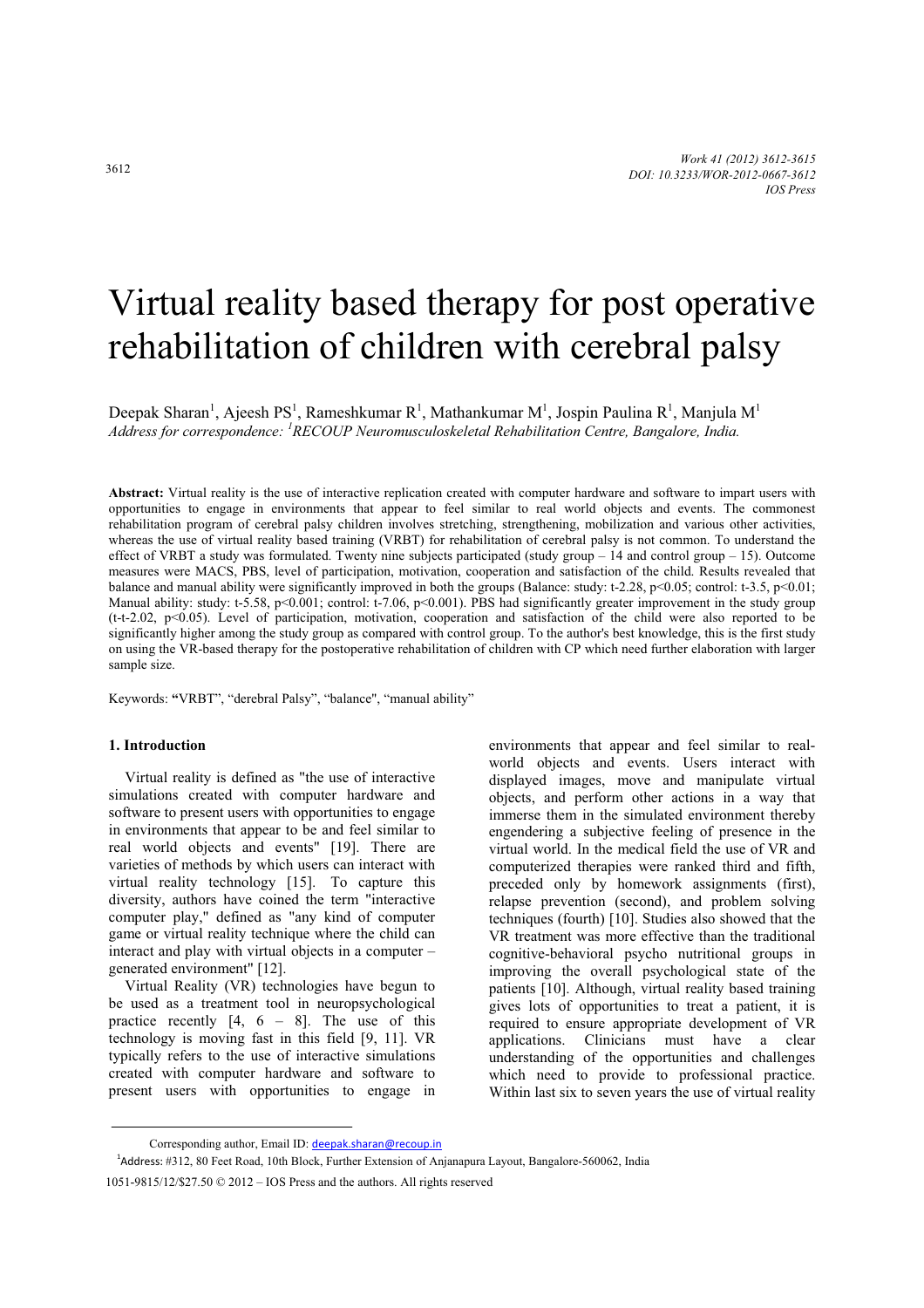based training in the field of psychotherapy and rehabilitation increased a lot [5]. The underlying principle behind its use is very simple. In VR the patient is intentionally dealt with the feared stimuli while allowing the anxiety to satisfy. Because avoiding a dreaded situation reinforces all phobias, each exposure to it actually lessens the anxiety through the processes of habituation and extinction. Moreover, VRE offers a number of advantages over in vivo or imaginable exposure; it can be administered in traditional therapeutic settings, and is more controlled and cost – effective than in vivo exposure.

To achieve a stronger feeling of presence, users are provided with different feedback modalities such as visual and audio feedback. Depending on the characteristics of hardware, software, and task complexity, Virtual Reality Based Therapy (VRBT) aims to provide users with a meaningful experience in the context of the user's therapeutic objectives. VRBT is considered appropriate for rehabilitation because of its well – known assets. These include the opportunity for active learning, which encourages and motivates the participant, the ability to objectively measure behavior in a challenging but safe and ecologically valid environment while maintaining strict experimental control over stimulus delivery and measurement. There are fewer studies available which explains the effect of virtual reality based training (VRBT) on the patients suffering from cerebral palsy. The aim of the study was to evaluate the effect of VRBT on balance, manual ability, level of the participation and satisfaction among the post operative children, suffering from cerebral palsy, who were going through a rehabilitation process.

#### **2. Methodology**

Sixteen subjects (postoperative cerebral palsy children) were randomly selected for this study. All subjects were randomly divided between two groups. Eight subjects were in the study group and rests of the eight were in the control group. The study group received VRBT along the conventional rehabilitation modalities, whereas, control group received only conventional rehabilitation modalities.

Nintendo Wii sports [20] and Wii fit [20] were used for virtual reality based training (VRBT). Wii Sports introduces a whole new way to play the game. Play Tennis, Baseball, Golf, Bowling and Boxing in the comfort of one's living room. Use the Wii Remote controller to mimic the actions of swinging a racket, bat or club, roll a ball down an alley or bring the left jab. Wii Fit is a balance board attached to Wii console features four main categories to choose from: Strength Training, Aerobics, Yoga and Balance Games. Different games were assigned by the physiotherapist according to the need and capabilities of the child among the study group. The subjects of the study group were assigned to play the games (VRBT) in every three alternate days in a week, which is monitored by a physiotherapist for three weeks.

The outcome measures were Manual Ability Classification System (MACS) for upper limb function and pediatric balance score (PBS) for balance. Both the measures were collected before the treatment and after completing the treatment (after three weeks). For statistical analysis SPSS version 17.0 were used.

## **3. Result**

The mean age of the study and control group was 8.88±3.23 and 10.38±4.41 respectively. Table 1 represents the data of mean and standard deviation of MACS and PBS.

| for both the groups                  |                      |                      |  |  |
|--------------------------------------|----------------------|----------------------|--|--|
|                                      | Study                | Control              |  |  |
| <b>MACS</b>                          |                      |                      |  |  |
| <b>Before</b>                        | $1.71 \pm 0.99$      | $2.20 \pm 1.21$      |  |  |
| A fter                               | $1.43 \pm 0.65$      | $1.73 \pm 0.80$      |  |  |
| t-value and level of<br>significance | t-2.28, $p < 0.05*$  | t-3.5, $p < 0.01*$   |  |  |
| <b>PBS</b>                           |                      |                      |  |  |
| <b>Before</b>                        | $35.57 \pm 12.67$    | $26.40 \pm 14.63$    |  |  |
| After                                | $45.00 \pm 8.73$     | $36.07 \pm 14.38$    |  |  |
| t-value and level of<br>significance | t-5.58, $p < 0.001*$ | t-7.06, $p < 0.001*$ |  |  |

#### '\*' – Significant

Statistical analysis revealed that there is a significant (study:  $t-5.58$ ,  $p<0.001$ ; control:  $t-7.06$ , p<0.001) improvement in the PBS score after the treatment for both the groups. Also there is a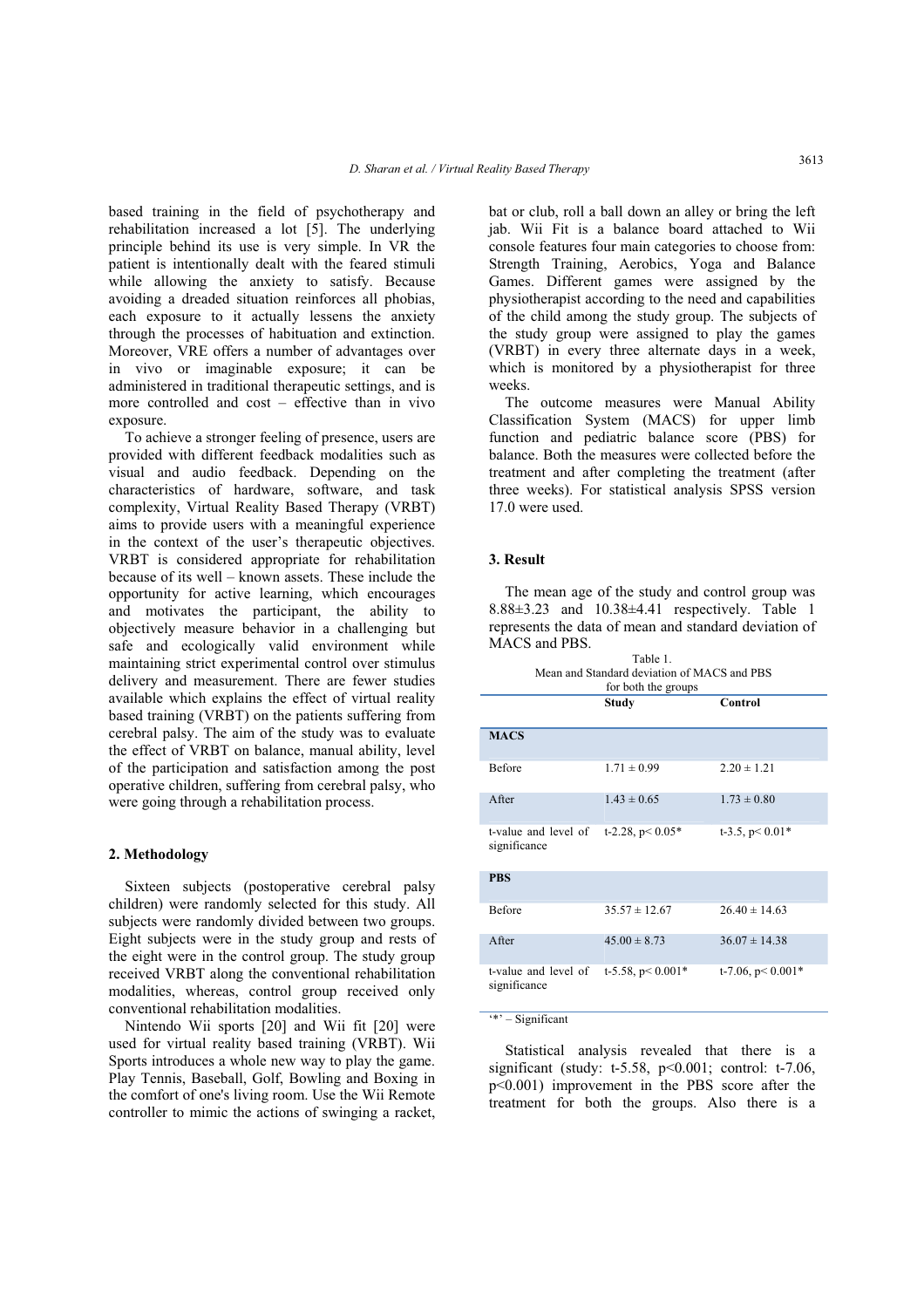significant (study:  $t-2.28$ ,  $p<0.05$ ; control:  $t-3.5$ , p<0.01) improvement of manual ability after the treatment for both the groups.

To understand the effect of the VRBT, the PBS and MACS between the groups were compared before starting of the treatment and after finishing the treatment. The result is presented in table 2.

Table 2. Statistical analysis of PBS and MACS between the groups

|               | Study             | Control           | t-value and level of<br>significance |
|---------------|-------------------|-------------------|--------------------------------------|
| <b>MACS</b>   |                   |                   |                                      |
| <b>Before</b> | $1.71 \pm 0.99$   | $2.20 \pm 1.21$   | t-1.18, $p > 0.05$                   |
| After         | $1.43 \pm 0.65$   | $1.73 \pm 0.80$   | $t-1.12$ , $p>0.05$                  |
| <b>PBS</b>    |                   |                   |                                      |
| <b>Before</b> | $35.57 \pm 12.67$ | $26.40 \pm 14.63$ | $t-1.87$ , $p>0.05$                  |
| After         | $45.00 \pm 8.73$  | $36.07 \pm 14.38$ | t-2.05, $p<0.05*$                    |

'\*' – Significant

Result revealed that VRBT has a significant effect on the improvement of balance score, although, the effect was not significant on manual ability score.

The level of participation, satisfaction, cooperation and motivational factors were also compared between the groups. The result reveled that all the above mentioned factors were significantly higher (participation: p<0.02, satisfaction: p<0.001, cooperation:  $p < 0.001$  and motivational:  $p < 0.001$ ) among the study group as compared with control group.

## **4. Discussion**

The study result revealed a significant effect of VRBT on the improvement of balance. There were no significant difference between the study and control groups for pre-intervention mean values of balance and manual ability score. On the other hand post intervention balance score was significantly different between the groups and the value was higher for study group. These results indicate that the VR-based training in the form of Wii-Fit could improve balance of the children with cerebral palsy.

A study reported that there was an improvement in the postural ability of the children with Down syndrome by using VRBT [5].

It has been found that the Wii-Fit's balance board can improve people's balance, confidence and stability [5].A study stated that postural control was improved after the use of Wii training with a neurological impaired adolescent for 11 training sessions [1]. The decrease in sway that was observed after training can be interpreted as a sign of increased stance stability. This finding is consistent with work by Shumway et al where massed balance training produced a decrease in center of pressure sway in children with CP [13].

It has been found that the Wii-Fit's balance board can improve people's balance and confidence [16]. The present study data also corroborate the same kind of findings where study group's levels of cooperation, motivation were significantly higher than the control group.

A study reported that there was an effective improvement in the walking and balance abilities when they used VR system in conjunction with partial body weight-supported treadmill training among post-stroke patients [18].

The possible explanation of the higher level of motivation, participation and cooperation level is, the gaming system was task. These features of training have been shown to promote behavioral changes [2] as well as neural plasticity in children [3]. Finally the multisensory feedback provided by the system may explain improvements in performance as well as learning [17]. A study stated that VR has potential benefits for children with neurological disorders and could positively affect the brain reorganization/plasticity, motor capacity, visualperceptual skills, social participation and personal factors [14].

# **5. Conclusion**

Results of this study showed that improvement in balance of postoperative cerebral palsy children was possible through the use of VR-based therapy in the form of Wii-Fit. It also has a significant effect on level of motivation, participation and cooperation. To the author's best knowledge, this is the first study on using this particular VR-based therapy for the rehabilitation of children with CP which need further elaboration with larger sample size.